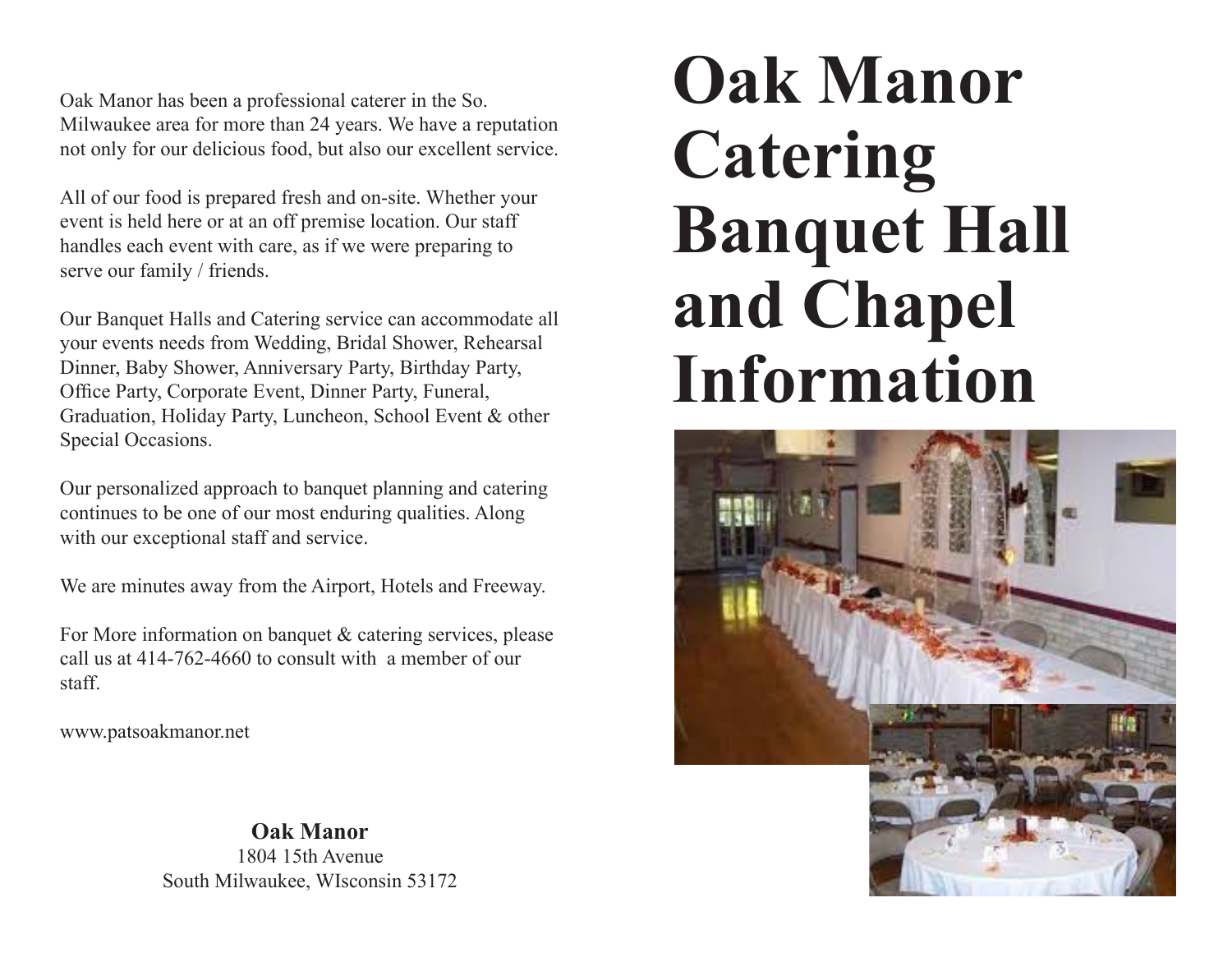# **Standard Buffet**

Includes Linen, Napkins & Silverware

#### **Choice of Two Meats:**

- Slow Roasted Beef in Gravy
- Sliced Oven Roasted Turkey Breast in Gravy
- Lemon Pepper Baked Chicken,
- Beer Battered Fried Chicken
- Polish Sausage
- Brown Sugar and Clove Baked Ham
- NOTE: Third Meat \$1.75 extra per person

#### **Choice of Two Vegetables:**

- Sweet Whole Kernel Corn
- Green Beans
- Buttered Sweet Baby Carrots
- Brown Sugar Baked Beans
- Peas and Carrots
- Steamed Melody

#### **Choice of One Potato:**

- Garlic Buttered Mashed Potatoes and Gravy
- Parsley Buttered Potatoes
- Potatoes Au 'gratin
- American or German Potato Salad
- Rosemary Redskin Potatoes

#### **Choice of One Side Dish**

- Cornbread Stuffing
- Polish Noodles
- Baked Mostaccioli
- Baked Macaroni and Cheese

The Buffet is also served with, Homemade Cole Slaw, Jell-O and Veggie Platter with Dip Rolls, Coffee and Milk **\$16.50 per person plus tax and gratuity**

# **NOTES**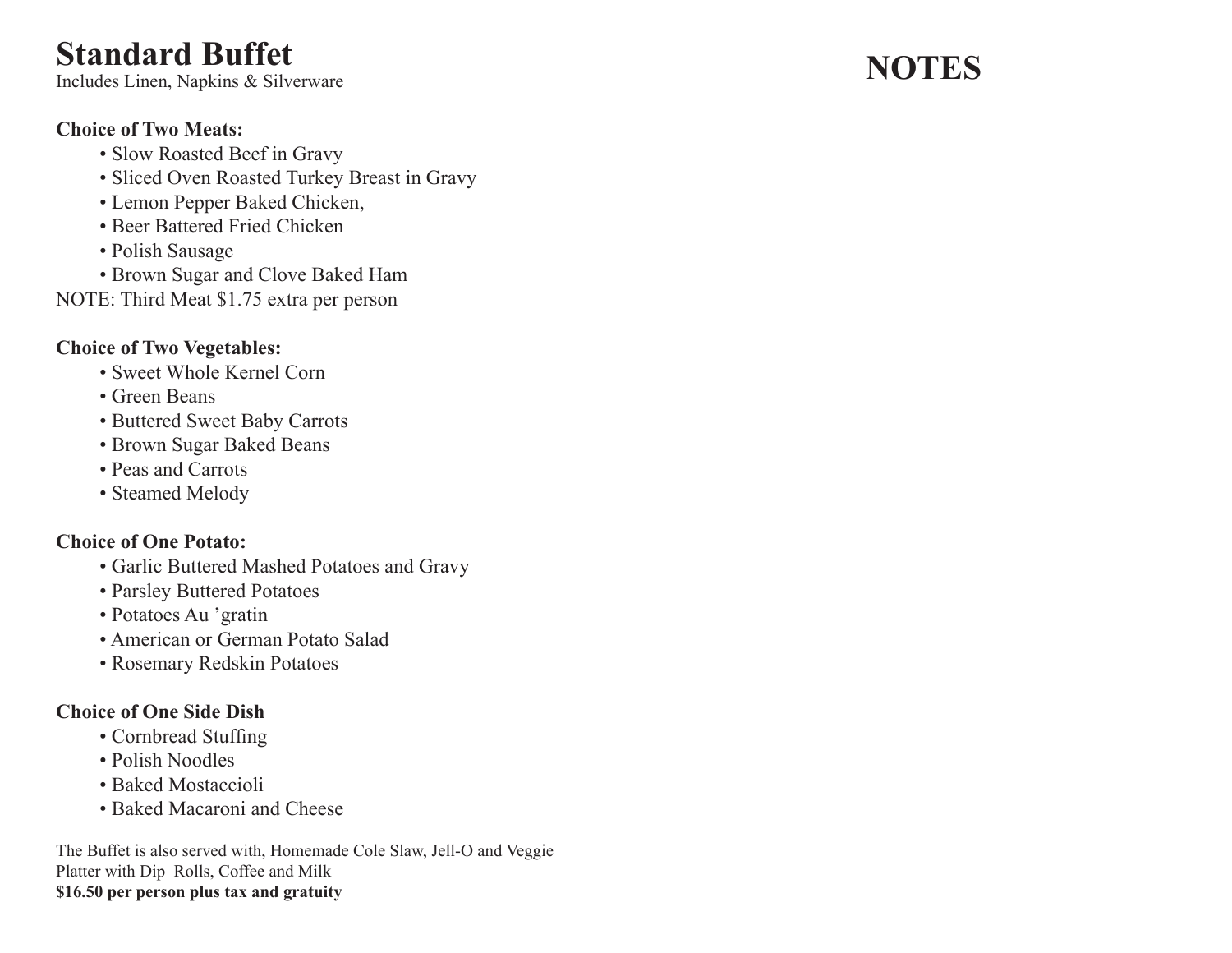# **Chapel of Love**

Our beautiful Wedding Chapel is the ideal location for your wedding / chapel needs

- Chapel only \$250.00
- Chapel with Minister: \$350.00
- Chapel with Justice of the Peace: \$325.00
- Receive a \$50.00 discount when you book the chapel with our hall & catering service

#### **Wedding Rehearsals:**

- There is no charge for using the Chapel for Wedding Rehearsals when the rehearsal dinner is booked with us
- Rehearsals scheduled without dinner require a \$75.00 fee

#### **Deposits: Food/Hall**

- A \$300.00 deposit is required with an additional payment of \$300.00 required again within 90 days
- Chapel only; deposit is full rental amount

# **Rehearsal Dinner Special:**

- Beer Battered Fish or Baked Fish (Friday's only)
- French Fries
- Potato Pancakes
- Cole Slaw
- Rye Bread
- Coffee
- (Fried Chicken available for non fish lovers) Friday Only

# **\$14.50 per person plus tax and gratuity**

 **• All prices are subject to change without notice**

# **Prime Buffet**

Includes Linen, Napkins & Silverware

### **Choice of Two Meats:**

- Slow Roasted Beef in Gravy,
- Rolled Stuffed Oven Roasted Turkey Breast in Gravy,
- Lemon Pepper Baked Chicken w/Stuffing
- BBQ Riblets
- Polish Sausage,
- Brown Sugar and Clove Baked Ham
- Sirloin Beef Tips and Noodles

NOTE: Third Meat \$2.50 extra per person

#### **Choice of Two Vegetables OR Green Bean Casserole:**

- Sweet Whole Kernel Corn
- Green Beans
- Buttered Sweet Baby Carrots
- Peas and Carrots
- Steamed Melody
- Baked Bens

#### **Choice of Two Potato:**

- Garlic Buttered Mashed Potatoes and Gravy
- Parsley Buttered Potatoes
- Potatoes Au 'gratin
- American or German Potato Salad
- Rosemary Redskin Potatoes
- Mac and Cheese

#### **PLUS:**

- Polish or Italian Noodle Dish
- Cole Slaw or Tossed Salad w/dressings
- Pasta Salad or Seafood Salad
- Veggie Tray and Dip
- Jell-O
- Buns
- Coffee/Milk **\$17.95 per person plus tax and gratuity**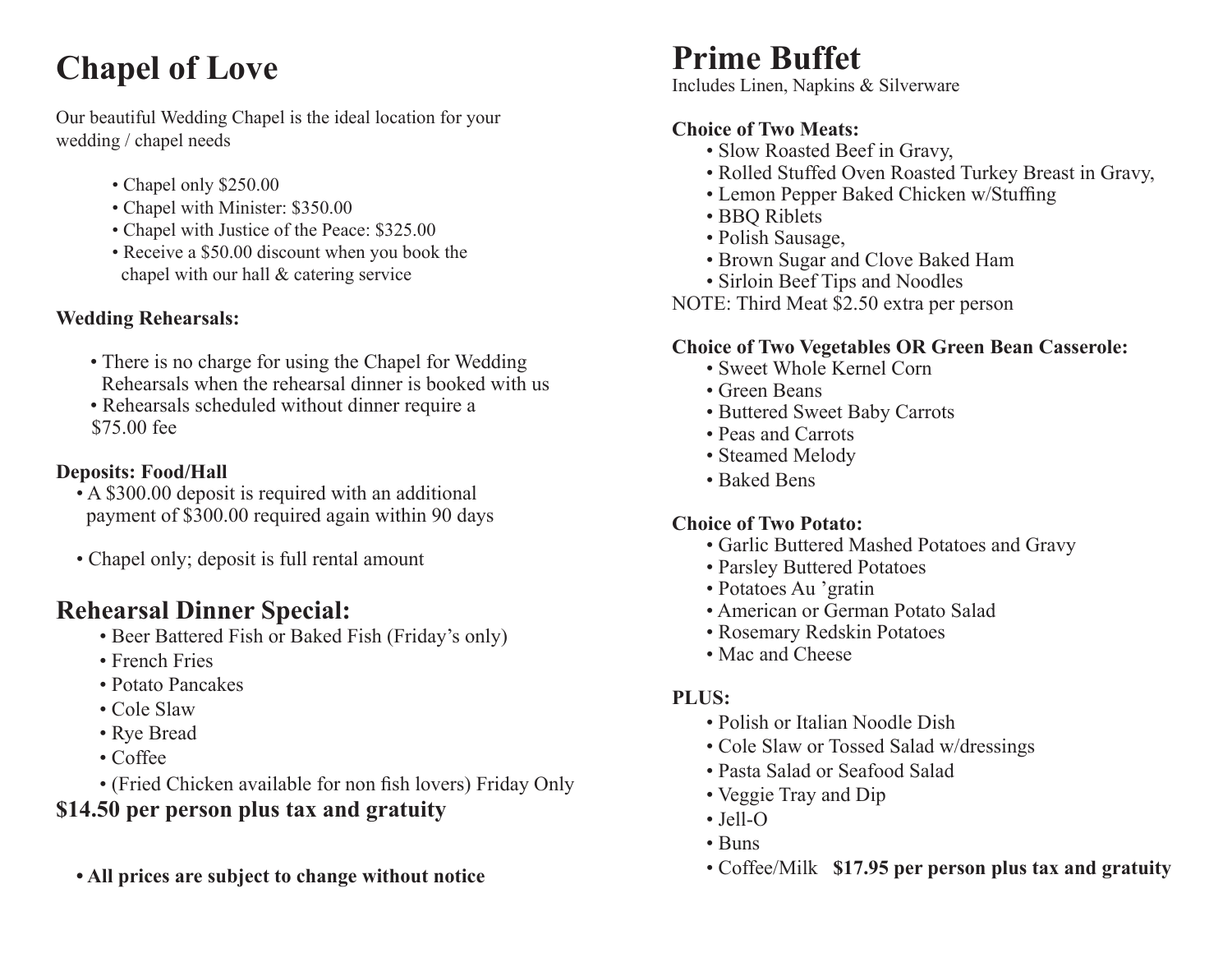# **Luncheon Special**

Includes: Plastic Forks, Knives and Plastic Table Cloths

### **Baked Ham plus choice of:**

- Slow Roasted Beef in Gravy,
- Sliced Oven Roasted Turkey Breast in Gravy,
- Polish Sausage,
- Swedish Meatballs over Noodles
- Lemon Pepper Baked Chicken
- (\$1.75 per person as 2nd meat)

NOTE: Third Meat \$1.75 extra per person

#### **Served with:**

- Mashed Potatoes & Gravy
- Parsley Buttered Potatoes or Potato Salad
- Polish Noodles Dish or Macaroni & Cheese
- Green Beans or Corn
- Cole Slaw
- Veggie / Relish Tray
- Buns
- Coffee
- Milk

**\$10.25 per person plus tax and gratuity (Sunday-Thursday)**

# **Sunday Rental:**

Small Hall \$75.00 Without Catering \$200.00 Large Hall \$100.00 Without Catering \$250.00

# **Extras - (plus tax & Gratuity)**

### **Beer:**

- \$7.00 per pitcher
- \$120 per 1/4 Barrel
- \$240 per 1/2 Barrel

 *Domestic Only / Craft & Import add \$30 & up*

#### **Soda:**

- \$4.50 per 2 liter bottle
- Unlimited Soda \$1.50 per person
- Bottled Water \$1.00 each & Juice Boxes \$0.60 each

### **Wine:**

• \$17.50 a bottle and up

### **Champagne:**

- $\sqrt{18.75}$  per bottle and up
- Fountain \$189.75

# **Punch Fountain:**

- Spiked \$105.00
- Un spiked \$60.00
- *Mimosa Package Available*

# **Bartender: Large hall required (with beer min)**

• \$14.00 per hour

### **China:**

• Add \$1.00 per plate on Standard & Prime Buffet pricing

# **Cake Cutting Service:**

- \$30.00 small hall
- \$50.00 large hall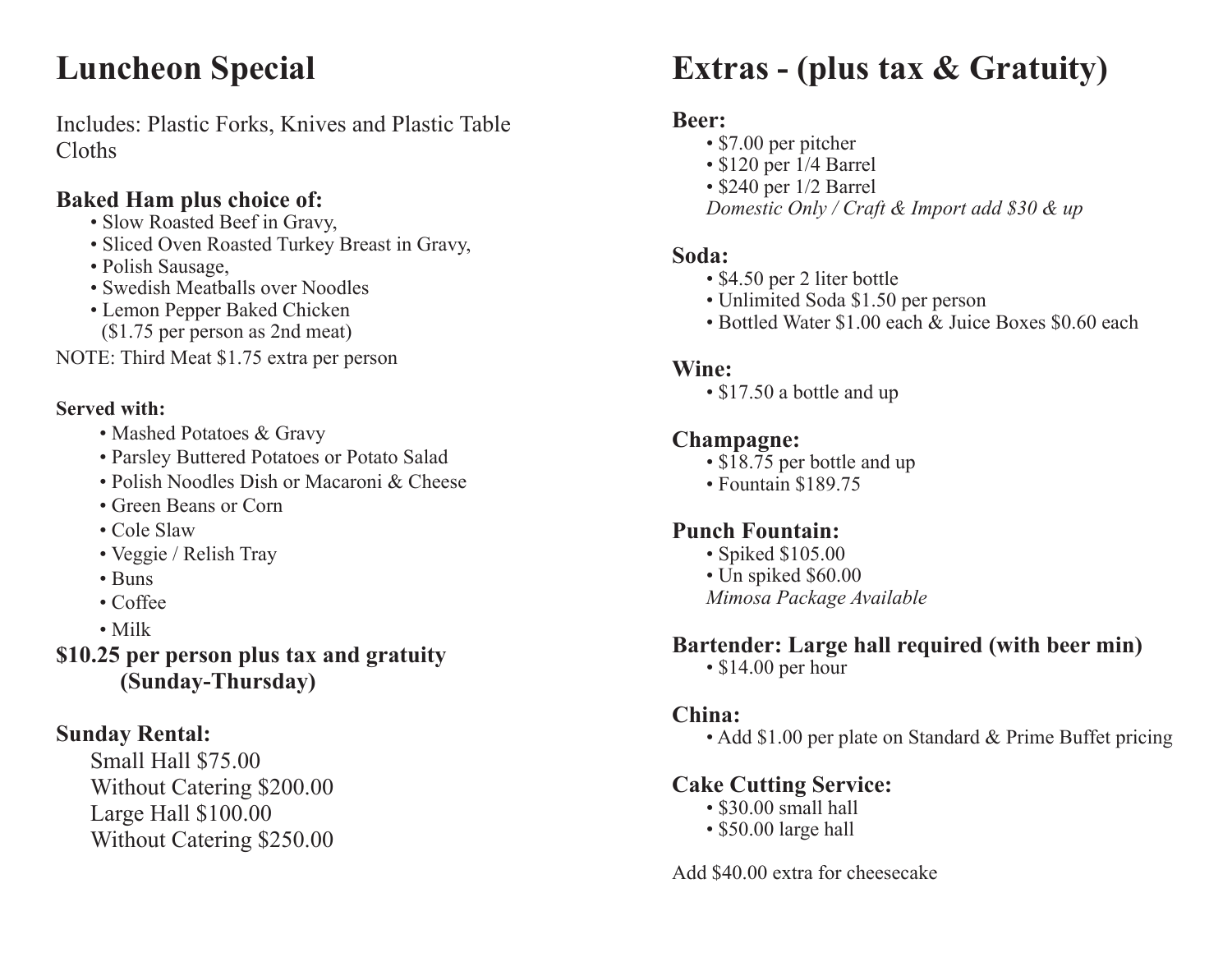# **Hall & Chapel Policies**

Final count & full payment for food must be submitted (10) days prior to event. There also must be credit / debit card left on the day of event, to be used for any misc. charges at the end. This will be returned prior to your leaving.

NO confetti / glitter will be allowed

No Carry-in beverages are allowed.

Should any staff member see / find anything brought in, there will be a \$250.00 charge to the person in charge of the function. So, please make sure your guests are aware of this. It will be your responsibility.

# **Hors D'Oeuvres & Party Trays**

# **Small Sandwiches - Served on mini croissant or cocktail rolls**

- Ham, Turkey or Chicken Salad \$17.50 dozen
- Beef \$18.75 dozen
- BBQ Rib lets \$3.35 per person
- Cocktail Meatballs \$1.50 per person
- Deep Fried Chicken Wings \$2.50 per person
- Polish Sausage \$2.00 per person
- Smokies in BBQ Sauce \$1.25 per person

# **Party Trays - Serves 30-35 People:**

- 18" Taco Dip with Chips \$36.95
- Cheese & Sausage Tray with Crackers \$54.95
- Fresh Vegetable Tray and Dip \$36.95
- Hot Roast Beef with Rolls (approx. 5 lbs) \$54.95
- Hot Ham or Turkey with Rolls (approx. 5 lbs) \$40.95
- 72 ct Deviled Egg Tray \$50.95
- 5 lb. Stuffed Mushrooms \$60.95
- 5 lb. DELI Meat Platter with mini rolls \$54.95

# **A La Carte**

- Mashed Potato & Gravy or Parsley \$6.00 per lb.
- Cole Slaw \$3.50 per lb.
- Pasta Salads \$5.75 per lb.
- Fried or Baked Chicken \$1.50 piece
- Mac & Cheese \$6.00 per lb.
- Pizza \$14.50